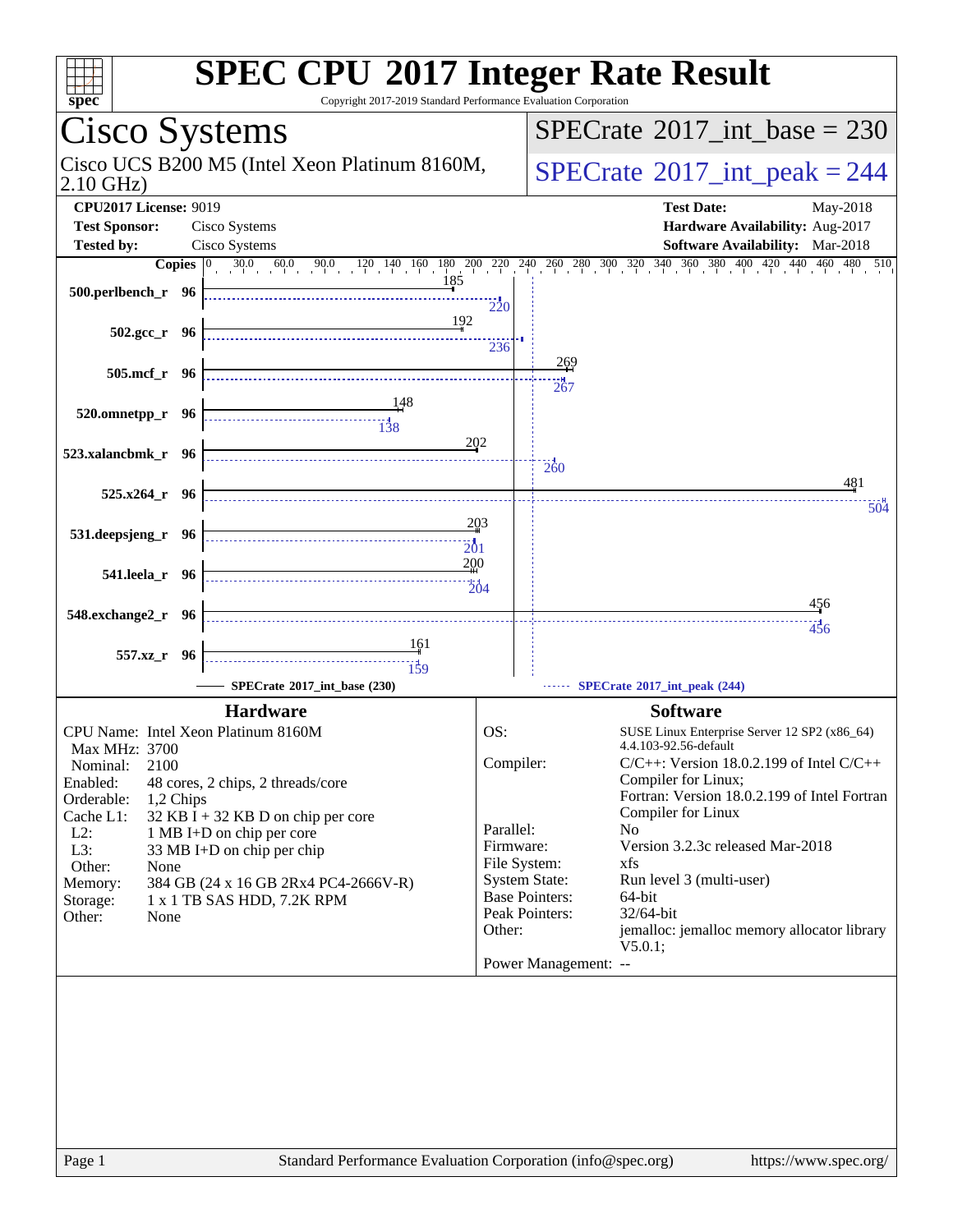

Copyright 2017-2019 Standard Performance Evaluation Corporation

## Cisco Systems

2.10 GHz) Cisco UCS B200 M5 (Intel Xeon Platinum 8160M,  $\big|$  [SPECrate](http://www.spec.org/auto/cpu2017/Docs/result-fields.html#SPECrate2017intpeak) [2017\\_int\\_peak = 2](http://www.spec.org/auto/cpu2017/Docs/result-fields.html#SPECrate2017intpeak)44

 $SPECrate$ <sup>®</sup>[2017\\_int\\_base =](http://www.spec.org/auto/cpu2017/Docs/result-fields.html#SPECrate2017intbase) 230

**[CPU2017 License:](http://www.spec.org/auto/cpu2017/Docs/result-fields.html#CPU2017License)** 9019 **[Test Date:](http://www.spec.org/auto/cpu2017/Docs/result-fields.html#TestDate)** May-2018

**[Test Sponsor:](http://www.spec.org/auto/cpu2017/Docs/result-fields.html#TestSponsor)** Cisco Systems **[Hardware Availability:](http://www.spec.org/auto/cpu2017/Docs/result-fields.html#HardwareAvailability)** Aug-2017 **[Tested by:](http://www.spec.org/auto/cpu2017/Docs/result-fields.html#Testedby)** Cisco Systems **[Software Availability:](http://www.spec.org/auto/cpu2017/Docs/result-fields.html#SoftwareAvailability)** Mar-2018

#### **[Results Table](http://www.spec.org/auto/cpu2017/Docs/result-fields.html#ResultsTable)**

| <b>Base</b>                           |               |                |       |                |            | <b>Peak</b>    |       |               |                |              |                |              |                |              |
|---------------------------------------|---------------|----------------|-------|----------------|------------|----------------|-------|---------------|----------------|--------------|----------------|--------------|----------------|--------------|
| <b>Benchmark</b>                      | <b>Copies</b> | <b>Seconds</b> | Ratio | <b>Seconds</b> | Ratio      | <b>Seconds</b> | Ratio | <b>Copies</b> | <b>Seconds</b> | <b>Ratio</b> | <b>Seconds</b> | <b>Ratio</b> | <b>Seconds</b> | <b>Ratio</b> |
| $500.$ perlbench_r                    | 96            | 825            | 185   | 826            | 185        | 830            | 184   | 96            | 694            | 220          | 696            | 220          | 698            | 219          |
| $502.\text{gcc\_r}$                   | 96            | 708            | 192   | 709            | 192        | 713            | 191   | 96            | 577            | 236          | 575            | 237          | 578            | 235          |
| $505$ .mcf r                          | 96            | 568            | 273   | 577            | 269        | 577            | 269   | 96            | 581            | 267          | 586            | 265          | 581            | 267          |
| 520.omnetpp_r                         | 96            | 852            | 148   | 851            | 148        | 876            | 144   | 96            | 916            | 137          | 916            | 138          | 914            | 138          |
| 523.xalancbmk_r                       | 96            | 499            | 203   | 502            | 202        | 502            | 202   | 96            | 390            | 260          | 390            | 260          | 391            | 259          |
| 525.x264 r                            | 96            | 349            | 481   | 349            | 481        | 348            | 483   | 96            | 334            | 504          | 333            | 504          | 334            | 503          |
| $531.$ deepsjeng $_r$                 | 96            | 539            | 204   | 542            | 203        | 545            | 202   | 96            | 548            | 201          | 550            | 200          | 548            | 201          |
| 541.leela r                           | 96            | 803            | 198   | 785            | 203        | 795            | 200   | 96            | 804            | 198          | 778            | 204          | 779            | 204          |
| 548.exchange2_r                       | 96            | 552            | 456   | 551            | 457        | 551            | 456   | 96            | 551            | 457          | 551            | 456          | 551            | 456          |
| 557.xz r                              | 96            | 645            | 161   | 646            | <b>161</b> | 651            | 159   | 96            | 651            | 159          | 651            | <u>159</u>   | 651            | 159          |
| $SPECrate^{\circ}2017$ int base =     |               |                | 230   |                |            |                |       |               |                |              |                |              |                |              |
| $CDFCL_{14} \oplus 0.017$ $1.4$ $1.1$ |               |                | A     |                |            |                |       |               |                |              |                |              |                |              |

**[SPECrate](http://www.spec.org/auto/cpu2017/Docs/result-fields.html#SPECrate2017intpeak)[2017\\_int\\_peak =](http://www.spec.org/auto/cpu2017/Docs/result-fields.html#SPECrate2017intpeak) 244**

Results appear in the [order in which they were run](http://www.spec.org/auto/cpu2017/Docs/result-fields.html#RunOrder). Bold underlined text [indicates a median measurement](http://www.spec.org/auto/cpu2017/Docs/result-fields.html#Median).

#### **[Submit Notes](http://www.spec.org/auto/cpu2017/Docs/result-fields.html#SubmitNotes)**

 The taskset mechanism was used to bind copies to processors. The config file option 'submit' was used to generate taskset commands to bind each copy to a specific processor. For details, please see the config file.

#### **[Operating System Notes](http://www.spec.org/auto/cpu2017/Docs/result-fields.html#OperatingSystemNotes)**

Stack size set to unlimited using "ulimit -s unlimited"

#### **[General Notes](http://www.spec.org/auto/cpu2017/Docs/result-fields.html#GeneralNotes)**

Environment variables set by runcpu before the start of the run: LD\_LIBRARY\_PATH = "/home/cpu2017/lib/ia32:/home/cpu2017/lib/intel64:/home/cpu2017/je5.0.1-32:/home/cpu2017/je5.0.1-64"

 Binaries compiled on a system with 1x Intel Core i7-4790 CPU + 32GB RAM memory using Redhat Enterprise Linux 7.4 Transparent Huge Pages enabled by default Prior to runcpu invocation Filesystem page cache synced and cleared with: sync; echo 3> /proc/sys/vm/drop\_caches Yes: The test sponsor attests, as of date of publication, that CVE-2017-5754 (Meltdown) is mitigated in the system as tested and documented. Yes: The test sponsor attests, as of date of publication, that CVE-2017-5753 (Spectre variant 1) is mitigated in the system as tested and documented. Yes: The test sponsor attests, as of date of publication, that CVE-2017-5715 (Spectre variant 2) is mitigated in the system as tested and documented.

**(Continued on next page)**

| Page 2 | Standard Performance Evaluation Corporation (info@spec.org) | https://www.spec.org/ |
|--------|-------------------------------------------------------------|-----------------------|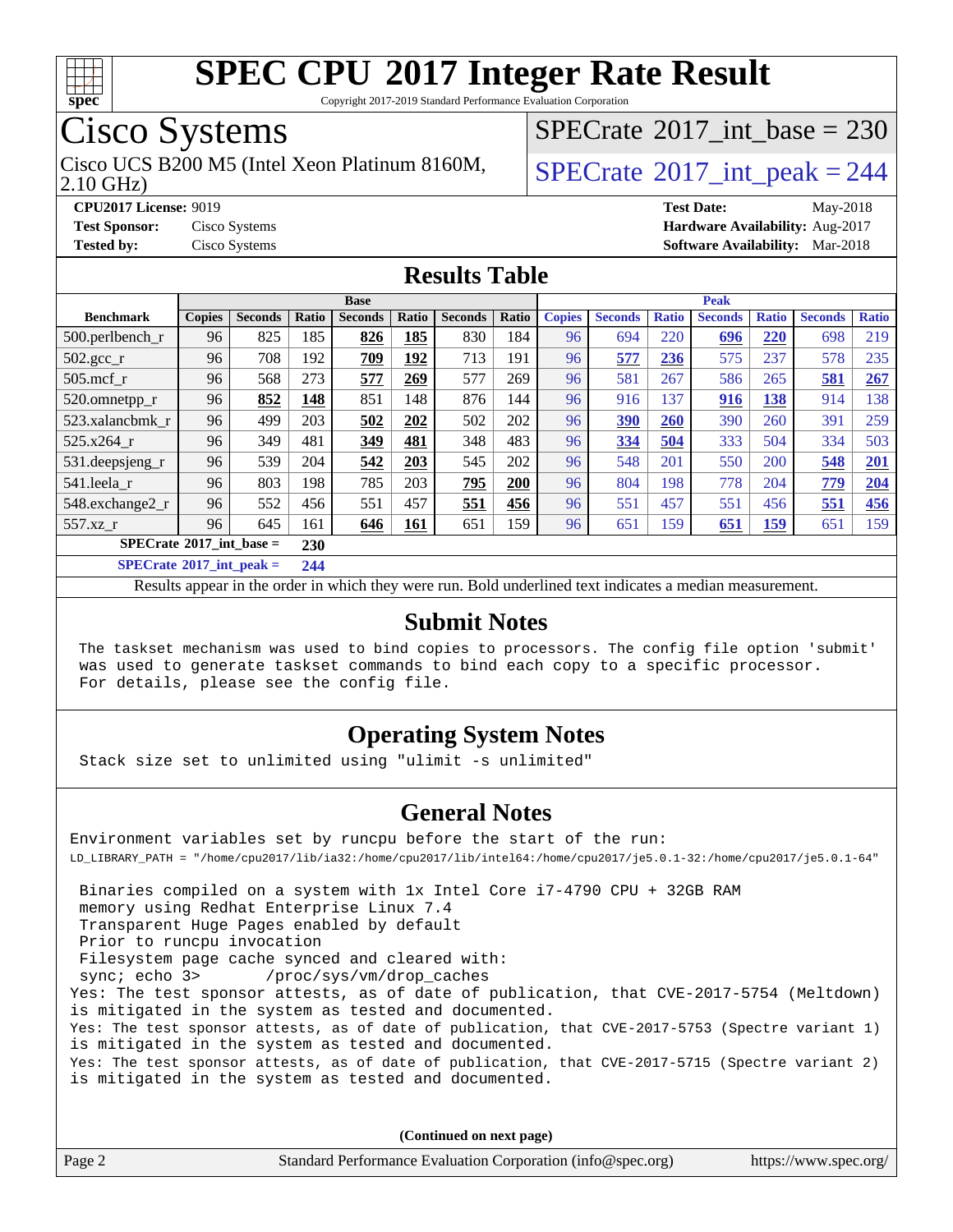

Copyright 2017-2019 Standard Performance Evaluation Corporation

## Cisco Systems

2.10 GHz) Cisco UCS B200 M5 (Intel Xeon Platinum 8160M,  $SPECrate^{\circ}2017\_int\_peak = 244$  $SPECrate^{\circ}2017\_int\_peak = 244$ 

 $SPECTate$ <sup>®</sup>[2017\\_int\\_base =](http://www.spec.org/auto/cpu2017/Docs/result-fields.html#SPECrate2017intbase) 230

**[CPU2017 License:](http://www.spec.org/auto/cpu2017/Docs/result-fields.html#CPU2017License)** 9019 **[Test Date:](http://www.spec.org/auto/cpu2017/Docs/result-fields.html#TestDate)** May-2018 **[Test Sponsor:](http://www.spec.org/auto/cpu2017/Docs/result-fields.html#TestSponsor)** Cisco Systems **[Hardware Availability:](http://www.spec.org/auto/cpu2017/Docs/result-fields.html#HardwareAvailability)** Aug-2017 **[Tested by:](http://www.spec.org/auto/cpu2017/Docs/result-fields.html#Testedby)** Cisco Systems **[Software Availability:](http://www.spec.org/auto/cpu2017/Docs/result-fields.html#SoftwareAvailability)** Mar-2018

#### **[General Notes \(Continued\)](http://www.spec.org/auto/cpu2017/Docs/result-fields.html#GeneralNotes)**

jemalloc: configured and built at default for 32bit (i686) and 64bit (x86\_64) targets; jemalloc: built with the RedHat Enterprise 7.4, and the system compiler gcc 4.8.5; jemalloc: sources avilable from jemalloc.net or <https://github.com/jemalloc/jemalloc/releases>

#### **[Platform Notes](http://www.spec.org/auto/cpu2017/Docs/result-fields.html#PlatformNotes)**

Page 3 Standard Performance Evaluation Corporation [\(info@spec.org\)](mailto:info@spec.org) <https://www.spec.org/> BIOS Settings: Intel HyperThreading Technology set to Enabled CPU performance set to Enterprise Power Performance Tuning set to OS Controls SNC set to Enabled IMC Interleaving set to 1-way Interleave Patrol Scrub set to Disabled Sysinfo program /home/cpu2017/bin/sysinfo Rev: r5797 of 2017-06-14 96c45e4568ad54c135fd618bcc091c0f running on linux-uezu Wed May 30 06:48:55 2018 SUT (System Under Test) info as seen by some common utilities. For more information on this section, see <https://www.spec.org/cpu2017/Docs/config.html#sysinfo> From /proc/cpuinfo model name : Intel(R) Xeon(R) Platinum 8160M CPU @ 2.10GHz 2 "physical id"s (chips) 96 "processors" cores, siblings (Caution: counting these is hw and system dependent. The following excerpts from /proc/cpuinfo might not be reliable. Use with caution.) cpu cores : 24 siblings : 48 physical 0: cores 0 1 2 3 4 5 8 9 10 11 12 13 16 17 18 19 20 21 24 25 26 27 28 29 physical 1: cores 0 1 2 3 4 5 8 9 10 11 12 13 16 17 18 19 20 21 24 25 26 27 28 29 From lscpu: Architecture: x86\_64 CPU op-mode(s): 32-bit, 64-bit Byte Order: Little Endian CPU(s): 96 On-line CPU(s) list: 0-95 Thread(s) per core: 2 Core(s) per socket: 24 Socket(s): 2 NUMA node(s): 4 Vendor ID: GenuineIntel **(Continued on next page)**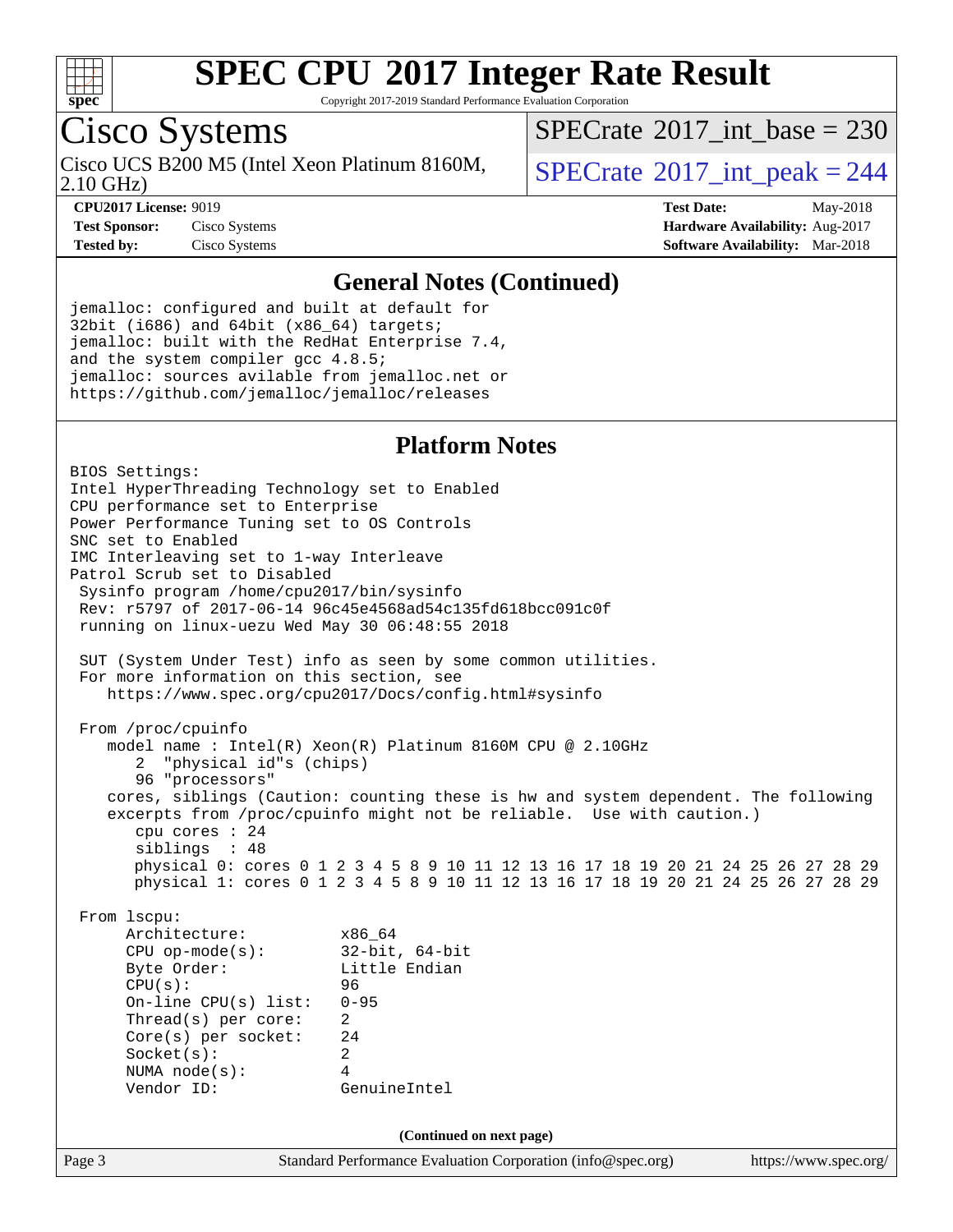

Copyright 2017-2019 Standard Performance Evaluation Corporation

Cisco Systems 2.10 GHz) Cisco UCS B200 M5 (Intel Xeon Platinum 8160M,  $SPECrate^{\circ}2017\_int\_peak = 244$  $SPECrate^{\circ}2017\_int\_peak = 244$ 

 $SPECrate$ <sup>®</sup>[2017\\_int\\_base =](http://www.spec.org/auto/cpu2017/Docs/result-fields.html#SPECrate2017intbase) 230

**[CPU2017 License:](http://www.spec.org/auto/cpu2017/Docs/result-fields.html#CPU2017License)** 9019 **[Test Date:](http://www.spec.org/auto/cpu2017/Docs/result-fields.html#TestDate)** May-2018 **[Test Sponsor:](http://www.spec.org/auto/cpu2017/Docs/result-fields.html#TestSponsor)** Cisco Systems **[Hardware Availability:](http://www.spec.org/auto/cpu2017/Docs/result-fields.html#HardwareAvailability)** Aug-2017 **[Tested by:](http://www.spec.org/auto/cpu2017/Docs/result-fields.html#Testedby)** Cisco Systems **[Software Availability:](http://www.spec.org/auto/cpu2017/Docs/result-fields.html#SoftwareAvailability)** Mar-2018

#### **[Platform Notes \(Continued\)](http://www.spec.org/auto/cpu2017/Docs/result-fields.html#PlatformNotes)**

| node 2 free: 96562 MB<br>node 3 size: 96750 MB<br>node 3 free: 96462 MB<br>node distances:                                                                                                                                                                                                       | (Continued on next page)                                                                                                                                                                                                                                                                                                                                                                                                                                                                                                                                                                                                                                                                                                                                                                                                                                                                                                                                                                                                                                                                                                                                                    |
|--------------------------------------------------------------------------------------------------------------------------------------------------------------------------------------------------------------------------------------------------------------------------------------------------|-----------------------------------------------------------------------------------------------------------------------------------------------------------------------------------------------------------------------------------------------------------------------------------------------------------------------------------------------------------------------------------------------------------------------------------------------------------------------------------------------------------------------------------------------------------------------------------------------------------------------------------------------------------------------------------------------------------------------------------------------------------------------------------------------------------------------------------------------------------------------------------------------------------------------------------------------------------------------------------------------------------------------------------------------------------------------------------------------------------------------------------------------------------------------------|
|                                                                                                                                                                                                                                                                                                  |                                                                                                                                                                                                                                                                                                                                                                                                                                                                                                                                                                                                                                                                                                                                                                                                                                                                                                                                                                                                                                                                                                                                                                             |
| physical chip.<br>available: 4 nodes (0-3)<br>node 0 size: 95320 MB<br>node 0 free: 95151 MB<br>node 1 size: 96753 MB<br>node 1 free: 96532 MB<br>node 2 size: 96753 MB                                                                                                                          | From numactl --hardware WARNING: a numactl 'node' might or might not correspond to a<br>node 0 cpus: 0 1 2 6 7 8 12 13 14 18 19 20 48 49 50 54 55 56 60 61 62 66 67 68<br>node 1 cpus: 3 4 5 9 10 11 15 16 17 21 22 23 51 52 53 57 58 59 63 64 65 69 70 71<br>node 2 cpus: 24 25 26 30 31 32 36 37 38 42 43 44 72 73 74 78 79 80 84 85 86 90 91 92<br>node 3 cpus: 27 28 29 33 34 35 39 40 41 45 46 47 75 76 77 81 82 83 87 88 89 93 94 95                                                                                                                                                                                                                                                                                                                                                                                                                                                                                                                                                                                                                                                                                                                                  |
| CPU MHz:<br>$CPU$ max $MHz$ :<br>CPU min MHz:<br>BogoMIPS:<br>Virtualization:<br>Lld cache:<br>Lli cache:<br>L2 cache:<br>L3 cache:<br>NUMA node0 CPU(s):<br>NUMA nodel $CPU(s):$<br>NUMA $node2$ $CPU(s):$<br>NUMA node3 CPU(s):<br>Flags:<br>/proc/cpuinfo cache data<br>cache size : 33792 KB | 4<br>2799.744<br>3700.0000<br>1000.0000<br>4199.98<br>$VT - x$<br>32K<br>32K<br>1024K<br>33792K<br>$0-2, 6-8, 12-14, 18-20, 48-50, 54-56, 60-62, 66-68$<br>$3-5, 9-11, 15-17, 21-23, 51-53, 57-59, 63-65, 69-71$<br>24-26, 30-32, 36-38, 42-44, 72-74, 78-80, 84-86, 90-92<br>27-29, 33-35, 39-41, 45-47, 75-77, 81-83, 87-89, 93-95<br>fpu vme de pse tsc msr pae mce cx8 apic sep mtrr pge mca cmov<br>pat pse36 clflush dts acpi mmx fxsr sse sse2 ss ht tm pbe syscall nx pdpelgb rdtscp<br>lm constant_tsc art arch_perfmon pebs bts rep_good nopl xtopology nonstop_tsc<br>aperfmperf eagerfpu pni pclmulqdq dtes64 monitor ds_cpl vmx smx est tm2 ssse3 sdbg<br>fma cx16 xtpr pdcm pcid dca sse4_1 sse4_2 x2apic movbe popcnt tsc_deadline_timer aes<br>xsave avx f16c rdrand lahf_lm abm 3dnowprefetch ida arat epb invpcid_single pln pts<br>dtherm hwp hwp_act_window hwp_epp hwp_pkg_req intel_pt spec_ctrl kaiser tpr_shadow<br>vnmi flexpriority ept vpid fsgsbase tsc_adjust bmil hle avx2 smep bmi2 erms invpcid<br>rtm cqm mpx avx512f avx512dq rdseed adx smap clflushopt clwb avx512cd avx512bw<br>avx512vl xsaveopt xsavec xqetbv1 cqm llc cqm occup llc |
| Model:<br>Model name:<br>Stepping:                                                                                                                                                                                                                                                               | 85<br>$Intel(R) Xeon(R) Platinum 8160M CPU @ 2.10GHz$                                                                                                                                                                                                                                                                                                                                                                                                                                                                                                                                                                                                                                                                                                                                                                                                                                                                                                                                                                                                                                                                                                                       |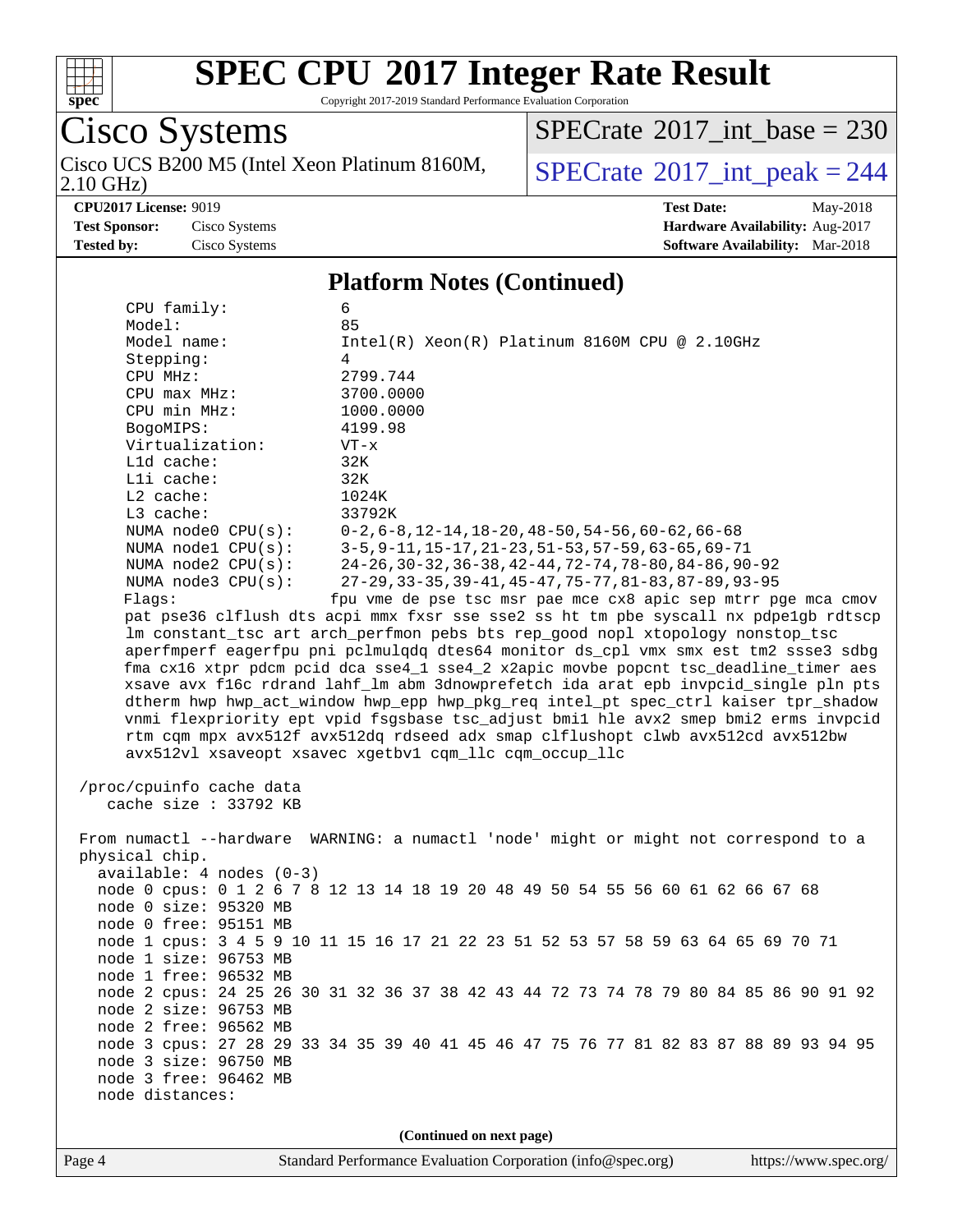

Copyright 2017-2019 Standard Performance Evaluation Corporation

## Cisco Systems

2.10 GHz) Cisco UCS B200 M5 (Intel Xeon Platinum 8160M,  $\big|$  [SPECrate](http://www.spec.org/auto/cpu2017/Docs/result-fields.html#SPECrate2017intpeak)<sup>®</sup>[2017\\_int\\_peak = 2](http://www.spec.org/auto/cpu2017/Docs/result-fields.html#SPECrate2017intpeak)44

 $SPECTate$ <sup>®</sup>[2017\\_int\\_base =](http://www.spec.org/auto/cpu2017/Docs/result-fields.html#SPECrate2017intbase) 230

**[CPU2017 License:](http://www.spec.org/auto/cpu2017/Docs/result-fields.html#CPU2017License)** 9019 **[Test Date:](http://www.spec.org/auto/cpu2017/Docs/result-fields.html#TestDate)** May-2018 **[Test Sponsor:](http://www.spec.org/auto/cpu2017/Docs/result-fields.html#TestSponsor)** Cisco Systems **[Hardware Availability:](http://www.spec.org/auto/cpu2017/Docs/result-fields.html#HardwareAvailability)** Aug-2017 **[Tested by:](http://www.spec.org/auto/cpu2017/Docs/result-fields.html#Testedby)** Cisco Systems **[Software Availability:](http://www.spec.org/auto/cpu2017/Docs/result-fields.html#SoftwareAvailability)** Mar-2018

#### **[Platform Notes \(Continued\)](http://www.spec.org/auto/cpu2017/Docs/result-fields.html#PlatformNotes)**

 node 0 1 2 3 0: 10 11 21 21 1: 11 10 21 21 2: 21 21 10 11 3: 21 21 11 10 From /proc/meminfo<br>MemTotal: 394831696 kB HugePages\_Total: 0 Hugepagesize: 2048 kB From /etc/\*release\* /etc/\*version\* SuSE-release: SUSE Linux Enterprise Server 12 (x86\_64) VERSION = 12 PATCHLEVEL = 2 # This file is deprecated and will be removed in a future service pack or release. # Please check /etc/os-release for details about this release. os-release: NAME="SLES" VERSION="12-SP2" VERSION\_ID="12.2" PRETTY\_NAME="SUSE Linux Enterprise Server 12 SP2" ID="sles" ANSI\_COLOR="0;32" CPE\_NAME="cpe:/o:suse:sles:12:sp2" uname -a: Linux linux-uezu 4.4.103-92.56-default #1 SMP Wed Dec 27 16:24:31 UTC 2017 (2fd2155) x86\_64 x86\_64 x86\_64 GNU/Linux run-level 3 May 30 06:44 SPEC is set to: /home/cpu2017 Filesystem Type Size Used Avail Use% Mounted on /dev/sda1 xfs 894G 117G 777G 14% / Additional information from dmidecode follows. WARNING: Use caution when you interpret this section. The 'dmidecode' program reads system data which is "intended to allow hardware to be accurately determined", but the intent may not be met, as there are frequent changes to hardware, firmware, and the "DMTF SMBIOS" standard. BIOS Cisco Systems, Inc. B200M5.3.2.3c.0.0307181316 03/07/2018 Memory: 24x 0xCE00 M393A2G40EB2-CTD 16 GB 2 rank 2666 (End of data from sysinfo program)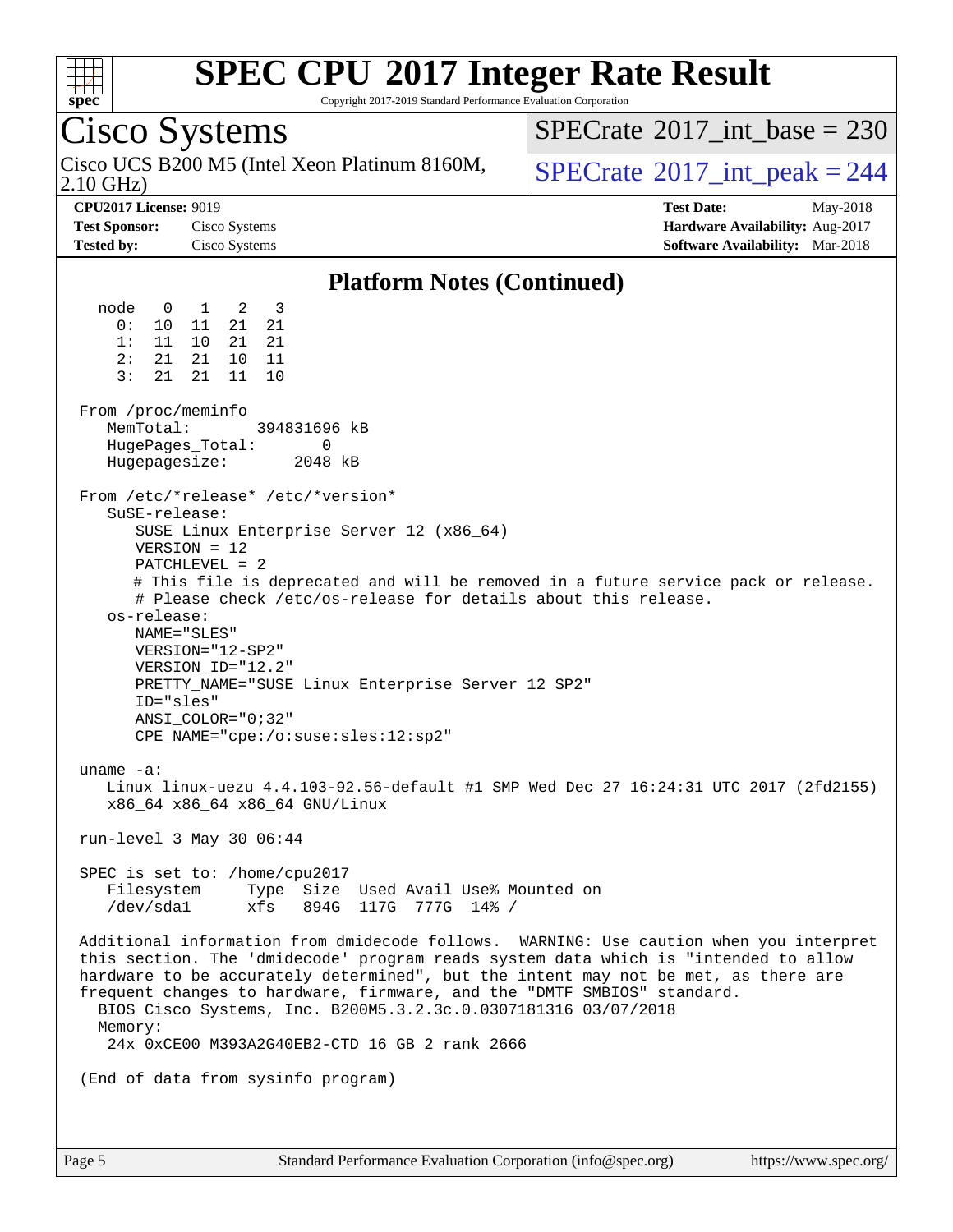

Copyright 2017-2019 Standard Performance Evaluation Corporation

## Cisco Systems

2.10 GHz) Cisco UCS B200 M5 (Intel Xeon Platinum 8160M,  $SPECrate^{\circ}2017\_int\_peak = 244$  $SPECrate^{\circ}2017\_int\_peak = 244$ 

 $SPECTate@2017_int\_base = 230$ 

**[CPU2017 License:](http://www.spec.org/auto/cpu2017/Docs/result-fields.html#CPU2017License)** 9019 **[Test Date:](http://www.spec.org/auto/cpu2017/Docs/result-fields.html#TestDate)** May-2018 **[Test Sponsor:](http://www.spec.org/auto/cpu2017/Docs/result-fields.html#TestSponsor)** Cisco Systems **[Hardware Availability:](http://www.spec.org/auto/cpu2017/Docs/result-fields.html#HardwareAvailability)** Aug-2017 **[Tested by:](http://www.spec.org/auto/cpu2017/Docs/result-fields.html#Testedby)** Cisco Systems **[Software Availability:](http://www.spec.org/auto/cpu2017/Docs/result-fields.html#SoftwareAvailability)** Mar-2018

#### **[Compiler Version Notes](http://www.spec.org/auto/cpu2017/Docs/result-fields.html#CompilerVersionNotes)**

| $\mathcal{C}$<br>500.perlbench r(base, peak) 502.gcc r(base, peak) 505.mcf r(base,<br>peak) 525.x264_r(base, peak) 557.xz_r(base, peak) |
|-----------------------------------------------------------------------------------------------------------------------------------------|
| icc (ICC) 18.0.2 20180210<br>Copyright (C) 1985-2018 Intel Corporation. All rights reserved.                                            |
|                                                                                                                                         |
| 520.omnetpp_r(base, peak) 523.xalancbmk_r(base, peak)<br>$C++$<br>531.deepsjeng r(base, peak) 541.leela r(base, peak)                   |
| icpc (ICC) 18.0.2 20180210<br>Copyright (C) 1985-2018 Intel Corporation. All rights reserved.                                           |
|                                                                                                                                         |
| Fortran   548.exchange2 $r(base, peak)$                                                                                                 |
| ifort (IFORT) 18.0.2 20180210<br>Copyright (C) 1985-2018 Intel Corporation. All rights reserved.                                        |
|                                                                                                                                         |

#### **[Base Compiler Invocation](http://www.spec.org/auto/cpu2017/Docs/result-fields.html#BaseCompilerInvocation)**

[C benchmarks](http://www.spec.org/auto/cpu2017/Docs/result-fields.html#Cbenchmarks): [icc -m64 -std=c11](http://www.spec.org/cpu2017/results/res2018q2/cpu2017-20180612-06895.flags.html#user_CCbase_intel_icc_64bit_c11_33ee0cdaae7deeeab2a9725423ba97205ce30f63b9926c2519791662299b76a0318f32ddfffdc46587804de3178b4f9328c46fa7c2b0cd779d7a61945c91cd35)

[C++ benchmarks:](http://www.spec.org/auto/cpu2017/Docs/result-fields.html#CXXbenchmarks) [icpc -m64](http://www.spec.org/cpu2017/results/res2018q2/cpu2017-20180612-06895.flags.html#user_CXXbase_intel_icpc_64bit_4ecb2543ae3f1412ef961e0650ca070fec7b7afdcd6ed48761b84423119d1bf6bdf5cad15b44d48e7256388bc77273b966e5eb805aefd121eb22e9299b2ec9d9)

[Fortran benchmarks](http://www.spec.org/auto/cpu2017/Docs/result-fields.html#Fortranbenchmarks): [ifort -m64](http://www.spec.org/cpu2017/results/res2018q2/cpu2017-20180612-06895.flags.html#user_FCbase_intel_ifort_64bit_24f2bb282fbaeffd6157abe4f878425411749daecae9a33200eee2bee2fe76f3b89351d69a8130dd5949958ce389cf37ff59a95e7a40d588e8d3a57e0c3fd751)

### **[Base Portability Flags](http://www.spec.org/auto/cpu2017/Docs/result-fields.html#BasePortabilityFlags)**

 500.perlbench\_r: [-DSPEC\\_LP64](http://www.spec.org/cpu2017/results/res2018q2/cpu2017-20180612-06895.flags.html#b500.perlbench_r_basePORTABILITY_DSPEC_LP64) [-DSPEC\\_LINUX\\_X64](http://www.spec.org/cpu2017/results/res2018q2/cpu2017-20180612-06895.flags.html#b500.perlbench_r_baseCPORTABILITY_DSPEC_LINUX_X64) 502.gcc\_r: [-DSPEC\\_LP64](http://www.spec.org/cpu2017/results/res2018q2/cpu2017-20180612-06895.flags.html#suite_basePORTABILITY502_gcc_r_DSPEC_LP64) 505.mcf\_r: [-DSPEC\\_LP64](http://www.spec.org/cpu2017/results/res2018q2/cpu2017-20180612-06895.flags.html#suite_basePORTABILITY505_mcf_r_DSPEC_LP64) 520.omnetpp\_r: [-DSPEC\\_LP64](http://www.spec.org/cpu2017/results/res2018q2/cpu2017-20180612-06895.flags.html#suite_basePORTABILITY520_omnetpp_r_DSPEC_LP64) 523.xalancbmk\_r: [-DSPEC\\_LP64](http://www.spec.org/cpu2017/results/res2018q2/cpu2017-20180612-06895.flags.html#suite_basePORTABILITY523_xalancbmk_r_DSPEC_LP64) [-DSPEC\\_LINUX](http://www.spec.org/cpu2017/results/res2018q2/cpu2017-20180612-06895.flags.html#b523.xalancbmk_r_baseCXXPORTABILITY_DSPEC_LINUX) 525.x264\_r: [-DSPEC\\_LP64](http://www.spec.org/cpu2017/results/res2018q2/cpu2017-20180612-06895.flags.html#suite_basePORTABILITY525_x264_r_DSPEC_LP64) 531.deepsjeng\_r: [-DSPEC\\_LP64](http://www.spec.org/cpu2017/results/res2018q2/cpu2017-20180612-06895.flags.html#suite_basePORTABILITY531_deepsjeng_r_DSPEC_LP64)

**(Continued on next page)**

Page 6 Standard Performance Evaluation Corporation [\(info@spec.org\)](mailto:info@spec.org) <https://www.spec.org/>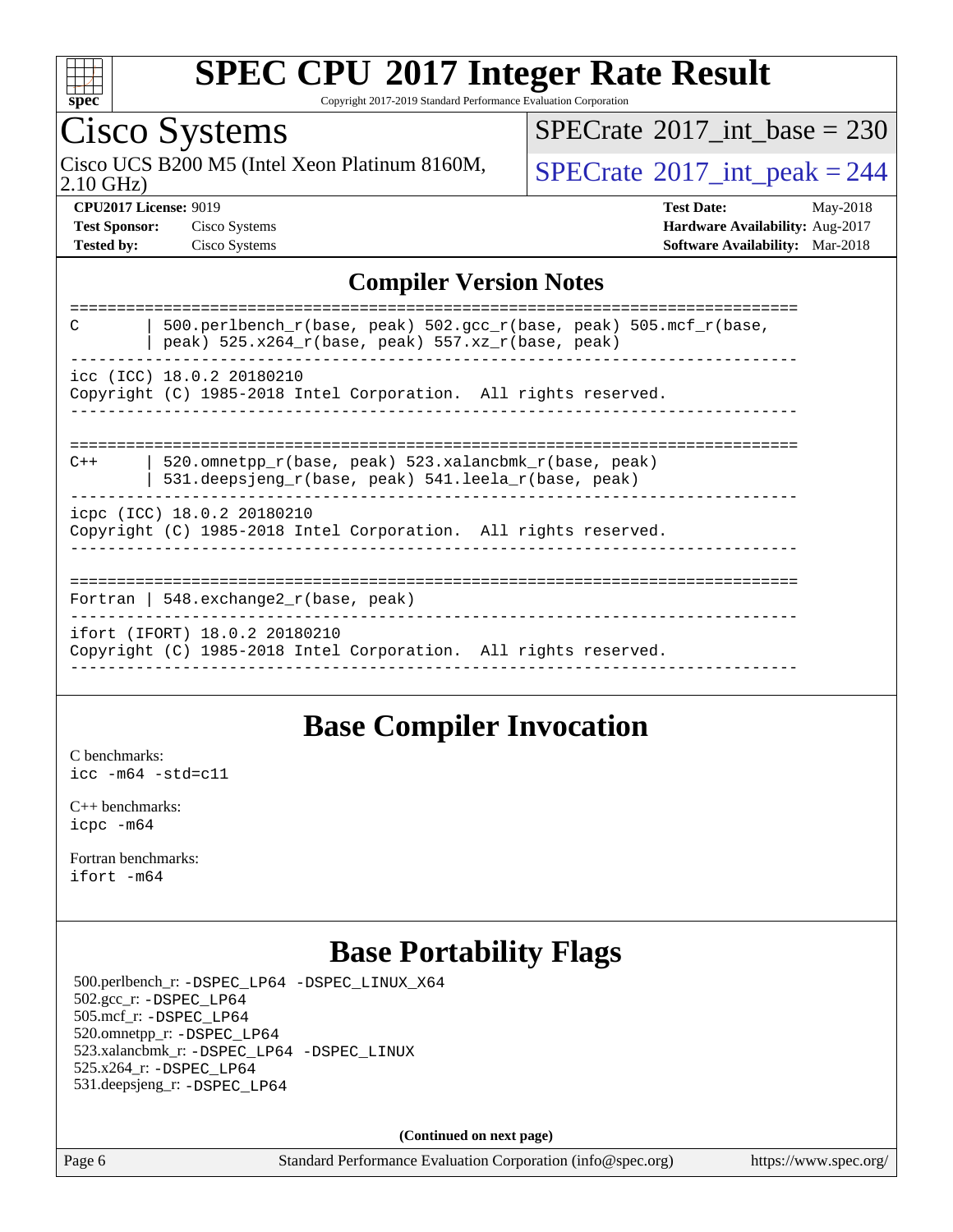

Copyright 2017-2019 Standard Performance Evaluation Corporation

## Cisco Systems

2.10 GHz) Cisco UCS B200 M5 (Intel Xeon Platinum 8160M,  $SPECrate^{\circ}2017\_int\_peak = 244$  $SPECrate^{\circ}2017\_int\_peak = 244$ 

 $SPECTate$ <sup>®</sup>[2017\\_int\\_base =](http://www.spec.org/auto/cpu2017/Docs/result-fields.html#SPECrate2017intbase) 230

**[CPU2017 License:](http://www.spec.org/auto/cpu2017/Docs/result-fields.html#CPU2017License)** 9019 **[Test Date:](http://www.spec.org/auto/cpu2017/Docs/result-fields.html#TestDate)** May-2018 **[Test Sponsor:](http://www.spec.org/auto/cpu2017/Docs/result-fields.html#TestSponsor)** Cisco Systems **Cisco Systems [Hardware Availability:](http://www.spec.org/auto/cpu2017/Docs/result-fields.html#HardwareAvailability)** Aug-2017 **[Tested by:](http://www.spec.org/auto/cpu2017/Docs/result-fields.html#Testedby)** Cisco Systems **[Software Availability:](http://www.spec.org/auto/cpu2017/Docs/result-fields.html#SoftwareAvailability)** Mar-2018

## **[Base Portability Flags \(Continued\)](http://www.spec.org/auto/cpu2017/Docs/result-fields.html#BasePortabilityFlags)**

 541.leela\_r: [-DSPEC\\_LP64](http://www.spec.org/cpu2017/results/res2018q2/cpu2017-20180612-06895.flags.html#suite_basePORTABILITY541_leela_r_DSPEC_LP64) 548.exchange2\_r: [-DSPEC\\_LP64](http://www.spec.org/cpu2017/results/res2018q2/cpu2017-20180612-06895.flags.html#suite_basePORTABILITY548_exchange2_r_DSPEC_LP64) 557.xz\_r: [-DSPEC\\_LP64](http://www.spec.org/cpu2017/results/res2018q2/cpu2017-20180612-06895.flags.html#suite_basePORTABILITY557_xz_r_DSPEC_LP64)

**[Base Optimization Flags](http://www.spec.org/auto/cpu2017/Docs/result-fields.html#BaseOptimizationFlags)**

[C benchmarks](http://www.spec.org/auto/cpu2017/Docs/result-fields.html#Cbenchmarks):

[-Wl,-z,muldefs](http://www.spec.org/cpu2017/results/res2018q2/cpu2017-20180612-06895.flags.html#user_CCbase_link_force_multiple1_b4cbdb97b34bdee9ceefcfe54f4c8ea74255f0b02a4b23e853cdb0e18eb4525ac79b5a88067c842dd0ee6996c24547a27a4b99331201badda8798ef8a743f577) [-xCORE-AVX512](http://www.spec.org/cpu2017/results/res2018q2/cpu2017-20180612-06895.flags.html#user_CCbase_f-xCORE-AVX512) [-ipo](http://www.spec.org/cpu2017/results/res2018q2/cpu2017-20180612-06895.flags.html#user_CCbase_f-ipo) [-O3](http://www.spec.org/cpu2017/results/res2018q2/cpu2017-20180612-06895.flags.html#user_CCbase_f-O3) [-no-prec-div](http://www.spec.org/cpu2017/results/res2018q2/cpu2017-20180612-06895.flags.html#user_CCbase_f-no-prec-div) [-qopt-mem-layout-trans=3](http://www.spec.org/cpu2017/results/res2018q2/cpu2017-20180612-06895.flags.html#user_CCbase_f-qopt-mem-layout-trans_de80db37974c74b1f0e20d883f0b675c88c3b01e9d123adea9b28688d64333345fb62bc4a798493513fdb68f60282f9a726aa07f478b2f7113531aecce732043) [-L/home/cpu2017/je5.0.1-64/](http://www.spec.org/cpu2017/results/res2018q2/cpu2017-20180612-06895.flags.html#user_CCbase_jemalloc_link_path64_8e927a5f1bdac0405e66c637541874330e08086b5e62a1d024bcf3497e3c64fd173c8afb7d1730d51f6da781ef4c439bdab468bb8364cf71435e0c609fac500c) [-ljemalloc](http://www.spec.org/cpu2017/results/res2018q2/cpu2017-20180612-06895.flags.html#user_CCbase_jemalloc_link_lib_d1249b907c500fa1c0672f44f562e3d0f79738ae9e3c4a9c376d49f265a04b9c99b167ecedbf6711b3085be911c67ff61f150a17b3472be731631ba4d0471706)

[C++ benchmarks:](http://www.spec.org/auto/cpu2017/Docs/result-fields.html#CXXbenchmarks)

[-Wl,-z,muldefs](http://www.spec.org/cpu2017/results/res2018q2/cpu2017-20180612-06895.flags.html#user_CXXbase_link_force_multiple1_b4cbdb97b34bdee9ceefcfe54f4c8ea74255f0b02a4b23e853cdb0e18eb4525ac79b5a88067c842dd0ee6996c24547a27a4b99331201badda8798ef8a743f577) [-xCORE-AVX512](http://www.spec.org/cpu2017/results/res2018q2/cpu2017-20180612-06895.flags.html#user_CXXbase_f-xCORE-AVX512) [-ipo](http://www.spec.org/cpu2017/results/res2018q2/cpu2017-20180612-06895.flags.html#user_CXXbase_f-ipo) [-O3](http://www.spec.org/cpu2017/results/res2018q2/cpu2017-20180612-06895.flags.html#user_CXXbase_f-O3) [-no-prec-div](http://www.spec.org/cpu2017/results/res2018q2/cpu2017-20180612-06895.flags.html#user_CXXbase_f-no-prec-div) [-qopt-mem-layout-trans=3](http://www.spec.org/cpu2017/results/res2018q2/cpu2017-20180612-06895.flags.html#user_CXXbase_f-qopt-mem-layout-trans_de80db37974c74b1f0e20d883f0b675c88c3b01e9d123adea9b28688d64333345fb62bc4a798493513fdb68f60282f9a726aa07f478b2f7113531aecce732043) [-L/home/cpu2017/je5.0.1-64/](http://www.spec.org/cpu2017/results/res2018q2/cpu2017-20180612-06895.flags.html#user_CXXbase_jemalloc_link_path64_8e927a5f1bdac0405e66c637541874330e08086b5e62a1d024bcf3497e3c64fd173c8afb7d1730d51f6da781ef4c439bdab468bb8364cf71435e0c609fac500c) [-ljemalloc](http://www.spec.org/cpu2017/results/res2018q2/cpu2017-20180612-06895.flags.html#user_CXXbase_jemalloc_link_lib_d1249b907c500fa1c0672f44f562e3d0f79738ae9e3c4a9c376d49f265a04b9c99b167ecedbf6711b3085be911c67ff61f150a17b3472be731631ba4d0471706)

[Fortran benchmarks](http://www.spec.org/auto/cpu2017/Docs/result-fields.html#Fortranbenchmarks):

```
-Wl,-z,muldefs -xCORE-AVX512 -ipo -O3 -no-prec-div
-qopt-mem-layout-trans=3 -nostandard-realloc-lhs -align array32byte
-L/home/cpu2017/je5.0.1-64/ -ljemalloc
```
### **[Peak Compiler Invocation](http://www.spec.org/auto/cpu2017/Docs/result-fields.html#PeakCompilerInvocation)**

[C benchmarks \(except as noted below\)](http://www.spec.org/auto/cpu2017/Docs/result-fields.html#Cbenchmarksexceptasnotedbelow): [icc -m64 -std=c11](http://www.spec.org/cpu2017/results/res2018q2/cpu2017-20180612-06895.flags.html#user_CCpeak_intel_icc_64bit_c11_33ee0cdaae7deeeab2a9725423ba97205ce30f63b9926c2519791662299b76a0318f32ddfffdc46587804de3178b4f9328c46fa7c2b0cd779d7a61945c91cd35)

502.gcc\_r: [icc -m32 -std=c11 -L/opt/intel/compilers\\_and\\_libraries\\_2018/linux/lib/ia32](http://www.spec.org/cpu2017/results/res2018q2/cpu2017-20180612-06895.flags.html#user_peakCCLD502_gcc_r_intel_icc_2aadaa14f62c0e1495cde6f74ba3d875dfbad9f2fd73ceb1e5b66a7d4b19dc13cfe8615ba85624bf35f0c003544b7d55013bf72425d956b559f9a2757f69c910)

[C++ benchmarks \(except as noted below\):](http://www.spec.org/auto/cpu2017/Docs/result-fields.html#CXXbenchmarksexceptasnotedbelow) [icpc -m64](http://www.spec.org/cpu2017/results/res2018q2/cpu2017-20180612-06895.flags.html#user_CXXpeak_intel_icpc_64bit_4ecb2543ae3f1412ef961e0650ca070fec7b7afdcd6ed48761b84423119d1bf6bdf5cad15b44d48e7256388bc77273b966e5eb805aefd121eb22e9299b2ec9d9)

523.xalancbmk\_r: [icpc -m32 -L/opt/intel/compilers\\_and\\_libraries\\_2018/linux/lib/ia32](http://www.spec.org/cpu2017/results/res2018q2/cpu2017-20180612-06895.flags.html#user_peakCXXLD523_xalancbmk_r_intel_icpc_49b8c4a2e52517df5e44233d8730ac3dfca5acbb5ef11df3347e50260a55109134bcb7fd2e543798dfd93e66566a4e08776ad3f7d40a4ff4276870c090f61f0e)

[Fortran benchmarks](http://www.spec.org/auto/cpu2017/Docs/result-fields.html#Fortranbenchmarks): [ifort -m64](http://www.spec.org/cpu2017/results/res2018q2/cpu2017-20180612-06895.flags.html#user_FCpeak_intel_ifort_64bit_24f2bb282fbaeffd6157abe4f878425411749daecae9a33200eee2bee2fe76f3b89351d69a8130dd5949958ce389cf37ff59a95e7a40d588e8d3a57e0c3fd751)

### **[Peak Portability Flags](http://www.spec.org/auto/cpu2017/Docs/result-fields.html#PeakPortabilityFlags)**

 500.perlbench\_r: [-DSPEC\\_LP64](http://www.spec.org/cpu2017/results/res2018q2/cpu2017-20180612-06895.flags.html#b500.perlbench_r_peakPORTABILITY_DSPEC_LP64) [-DSPEC\\_LINUX\\_X64](http://www.spec.org/cpu2017/results/res2018q2/cpu2017-20180612-06895.flags.html#b500.perlbench_r_peakCPORTABILITY_DSPEC_LINUX_X64) 502.gcc\_r: [-D\\_FILE\\_OFFSET\\_BITS=64](http://www.spec.org/cpu2017/results/res2018q2/cpu2017-20180612-06895.flags.html#user_peakPORTABILITY502_gcc_r_file_offset_bits_64_5ae949a99b284ddf4e95728d47cb0843d81b2eb0e18bdfe74bbf0f61d0b064f4bda2f10ea5eb90e1dcab0e84dbc592acfc5018bc955c18609f94ddb8d550002c) 505.mcf\_r: [-DSPEC\\_LP64](http://www.spec.org/cpu2017/results/res2018q2/cpu2017-20180612-06895.flags.html#suite_peakPORTABILITY505_mcf_r_DSPEC_LP64)

**(Continued on next page)**

Page 7 Standard Performance Evaluation Corporation [\(info@spec.org\)](mailto:info@spec.org) <https://www.spec.org/>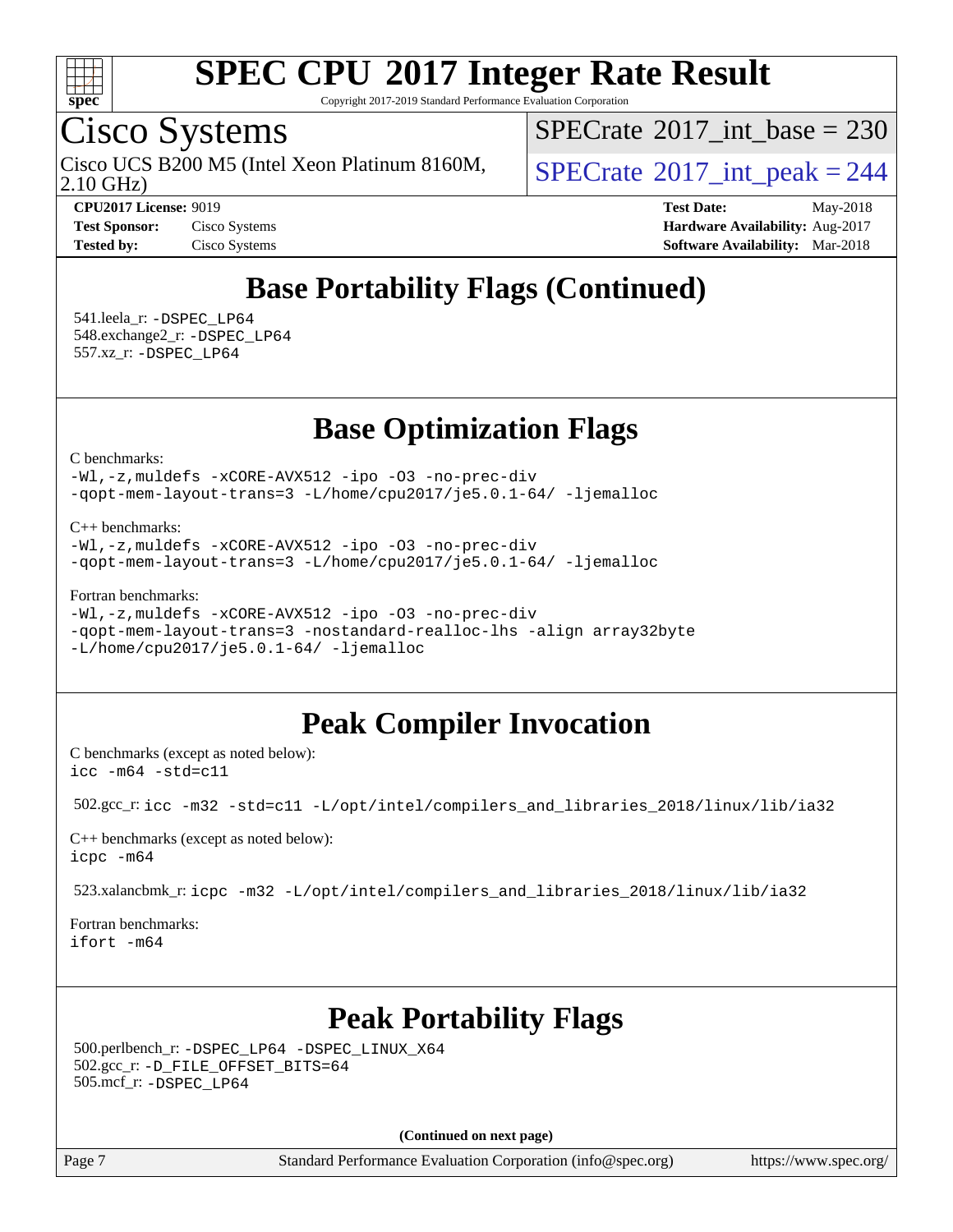

Copyright 2017-2019 Standard Performance Evaluation Corporation

## Cisco Systems

2.10 GHz) Cisco UCS B200 M5 (Intel Xeon Platinum 8160M,  $\big|$  [SPECrate](http://www.spec.org/auto/cpu2017/Docs/result-fields.html#SPECrate2017intpeak)<sup>®</sup>[2017\\_int\\_peak = 2](http://www.spec.org/auto/cpu2017/Docs/result-fields.html#SPECrate2017intpeak)44

 $SPECTate$ <sup>®</sup>[2017\\_int\\_base =](http://www.spec.org/auto/cpu2017/Docs/result-fields.html#SPECrate2017intbase) 230

**[Tested by:](http://www.spec.org/auto/cpu2017/Docs/result-fields.html#Testedby)** Cisco Systems **[Software Availability:](http://www.spec.org/auto/cpu2017/Docs/result-fields.html#SoftwareAvailability)** Mar-2018

**[CPU2017 License:](http://www.spec.org/auto/cpu2017/Docs/result-fields.html#CPU2017License)** 9019 **[Test Date:](http://www.spec.org/auto/cpu2017/Docs/result-fields.html#TestDate)** May-2018 **[Test Sponsor:](http://www.spec.org/auto/cpu2017/Docs/result-fields.html#TestSponsor)** Cisco Systems **Cisco Systems [Hardware Availability:](http://www.spec.org/auto/cpu2017/Docs/result-fields.html#HardwareAvailability)** Aug-2017

## **[Peak Portability Flags \(Continued\)](http://www.spec.org/auto/cpu2017/Docs/result-fields.html#PeakPortabilityFlags)**

 520.omnetpp\_r: [-DSPEC\\_LP64](http://www.spec.org/cpu2017/results/res2018q2/cpu2017-20180612-06895.flags.html#suite_peakPORTABILITY520_omnetpp_r_DSPEC_LP64) 523.xalancbmk\_r: [-D\\_FILE\\_OFFSET\\_BITS=64](http://www.spec.org/cpu2017/results/res2018q2/cpu2017-20180612-06895.flags.html#user_peakPORTABILITY523_xalancbmk_r_file_offset_bits_64_5ae949a99b284ddf4e95728d47cb0843d81b2eb0e18bdfe74bbf0f61d0b064f4bda2f10ea5eb90e1dcab0e84dbc592acfc5018bc955c18609f94ddb8d550002c) [-DSPEC\\_LINUX](http://www.spec.org/cpu2017/results/res2018q2/cpu2017-20180612-06895.flags.html#b523.xalancbmk_r_peakCXXPORTABILITY_DSPEC_LINUX) 525.x264\_r: [-DSPEC\\_LP64](http://www.spec.org/cpu2017/results/res2018q2/cpu2017-20180612-06895.flags.html#suite_peakPORTABILITY525_x264_r_DSPEC_LP64) 531.deepsjeng\_r: [-DSPEC\\_LP64](http://www.spec.org/cpu2017/results/res2018q2/cpu2017-20180612-06895.flags.html#suite_peakPORTABILITY531_deepsjeng_r_DSPEC_LP64) 541.leela\_r: [-DSPEC\\_LP64](http://www.spec.org/cpu2017/results/res2018q2/cpu2017-20180612-06895.flags.html#suite_peakPORTABILITY541_leela_r_DSPEC_LP64) 548.exchange2\_r: [-DSPEC\\_LP64](http://www.spec.org/cpu2017/results/res2018q2/cpu2017-20180612-06895.flags.html#suite_peakPORTABILITY548_exchange2_r_DSPEC_LP64) 557.xz\_r: [-DSPEC\\_LP64](http://www.spec.org/cpu2017/results/res2018q2/cpu2017-20180612-06895.flags.html#suite_peakPORTABILITY557_xz_r_DSPEC_LP64)

### **[Peak Optimization Flags](http://www.spec.org/auto/cpu2017/Docs/result-fields.html#PeakOptimizationFlags)**

[C benchmarks](http://www.spec.org/auto/cpu2017/Docs/result-fields.html#Cbenchmarks):

```
 500.perlbench_r: -Wl,-z,muldefs -prof-gen(pass 1) -prof-use(pass 2) -ipo
-xCORE-AVX512 -O3 -no-prec-div -qopt-mem-layout-trans=3
-fno-strict-overflow -L/home/cpu2017/je5.0.1-64/
-ljemalloc
 502.gcc_r: -Wl,-z,muldefs -prof-gen(pass 1) -prof-use(pass 2) -ipo
-xCORE-AVX512 -O3 -no-prec-div -qopt-mem-layout-trans=3
-L/home/cpu2017/je5.0.1-32/ -ljemalloc
 505.mcf_r: -Wl,-z,muldefs -xCORE-AVX512 -ipo -O3 -no-prec-div
-qopt-mem-layout-trans=3 -L/home/cpu2017/je5.0.1-64/
-ljemalloc
 525.x264_r: -Wl,-z,muldefs -xCORE-AVX512 -ipo -O3 -no-prec-div
-qopt-mem-layout-trans=3 -fno-alias
-L/home/cpu2017/je5.0.1-64/ -ljemalloc
 557.xz_r: Same as 505.mcf_r
C++ benchmarks: 
 520.omnetpp_r: -Wl,-z,muldefs -prof-gen(pass 1) -prof-use(pass 2) -ipo
-xCORE-AVX512 -O3 -no-prec-div -qopt-mem-layout-trans=3
-L/home/cpu2017/je5.0.1-64/ -ljemalloc
 523.xalancbmk_r: -Wl,-z,muldefs -prof-gen(pass 1) -prof-use(pass 2) -ipo
-xCORE-AVX512 -O3 -no-prec-div -qopt-mem-layout-trans=3
-L/home/cpu2017/je5.0.1-32/ -ljemalloc
 531.deepsjeng_r: Same as 520.omnetpp_r
```
**(Continued on next page)**